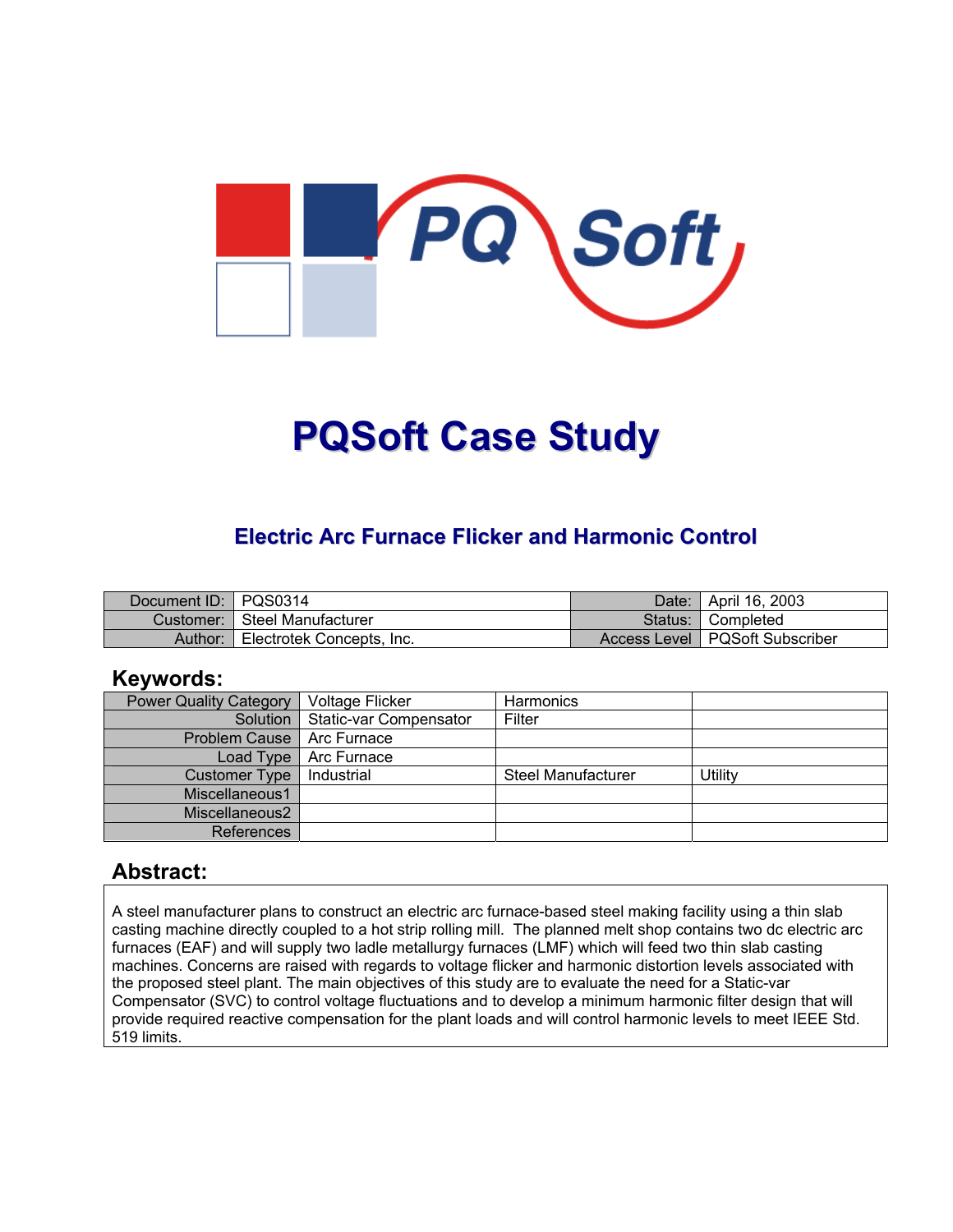# <span id="page-1-0"></span>**TABLE OF CONTENTS**

# **LIST OF FIGURES**

| Figure 7 - Filter Option 4, Sections 1 and 2 Only (section 3 is the same as option 3)11 |  |
|-----------------------------------------------------------------------------------------|--|
|                                                                                         |  |
| Figure 9 - Frequency Spectrum of the 500kV Supply Current with Filter Option #314       |  |

# **LIST OF TABLES**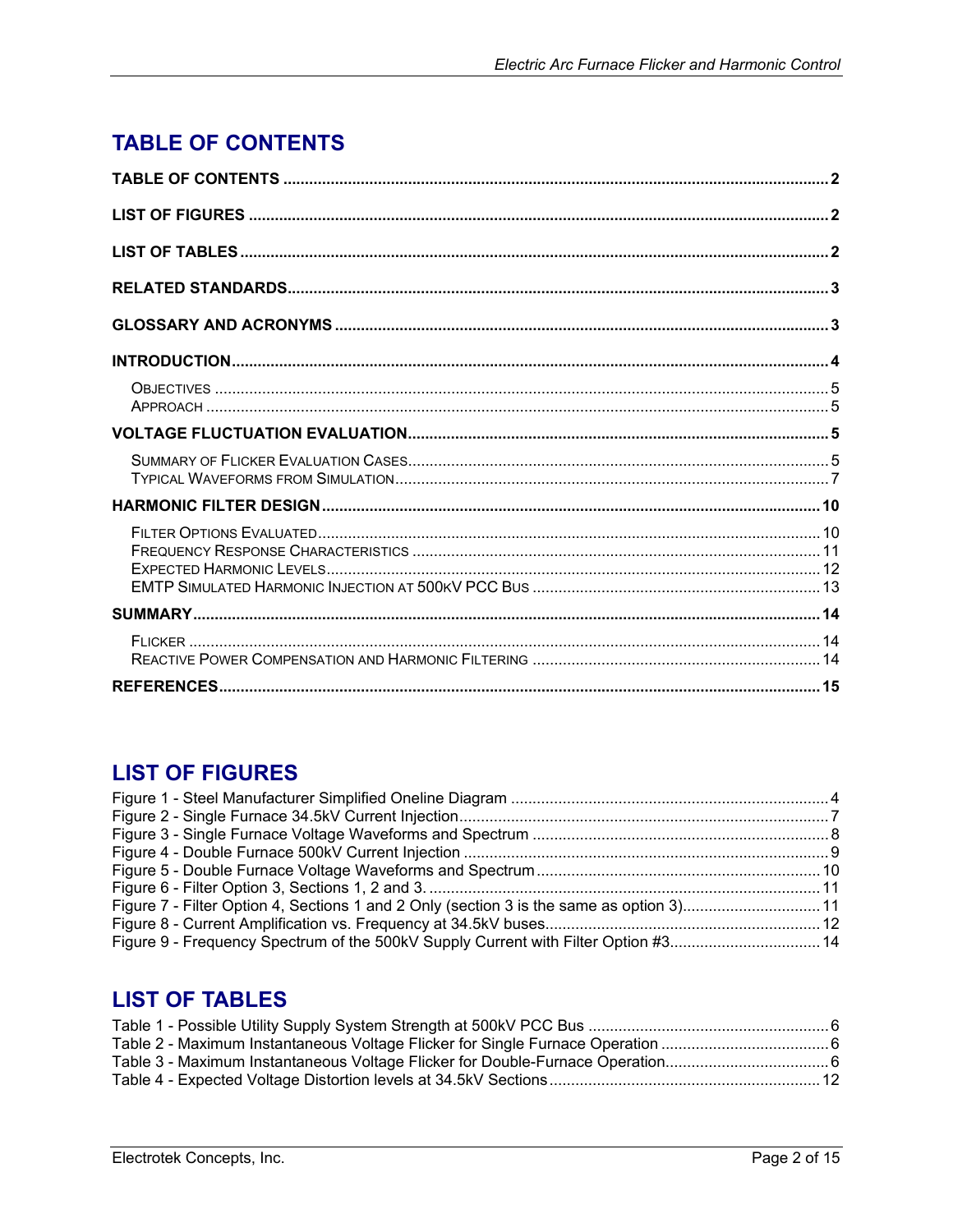# <span id="page-2-0"></span>**RELATED STANDARDS**

IEEE Std. 519, "IEEE Recommended Practices and Requirements for Harmonic Control in Electrical Power Systems."

# **GLOSSARY AND ACRONYMS**

| <b>Electromagnetic Transient Program</b>                        |
|-----------------------------------------------------------------|
| Point of Common Coupling                                        |
| Static-Var Compensator                                          |
| <b>Transient Analysis of Control Systems</b>                    |
| <b>Thyristor Controlled Rectifier</b>                           |
| <b>Total Harmonic Distortion</b>                                |
| Observable changes in light as a result of voltage fluctuations |
|                                                                 |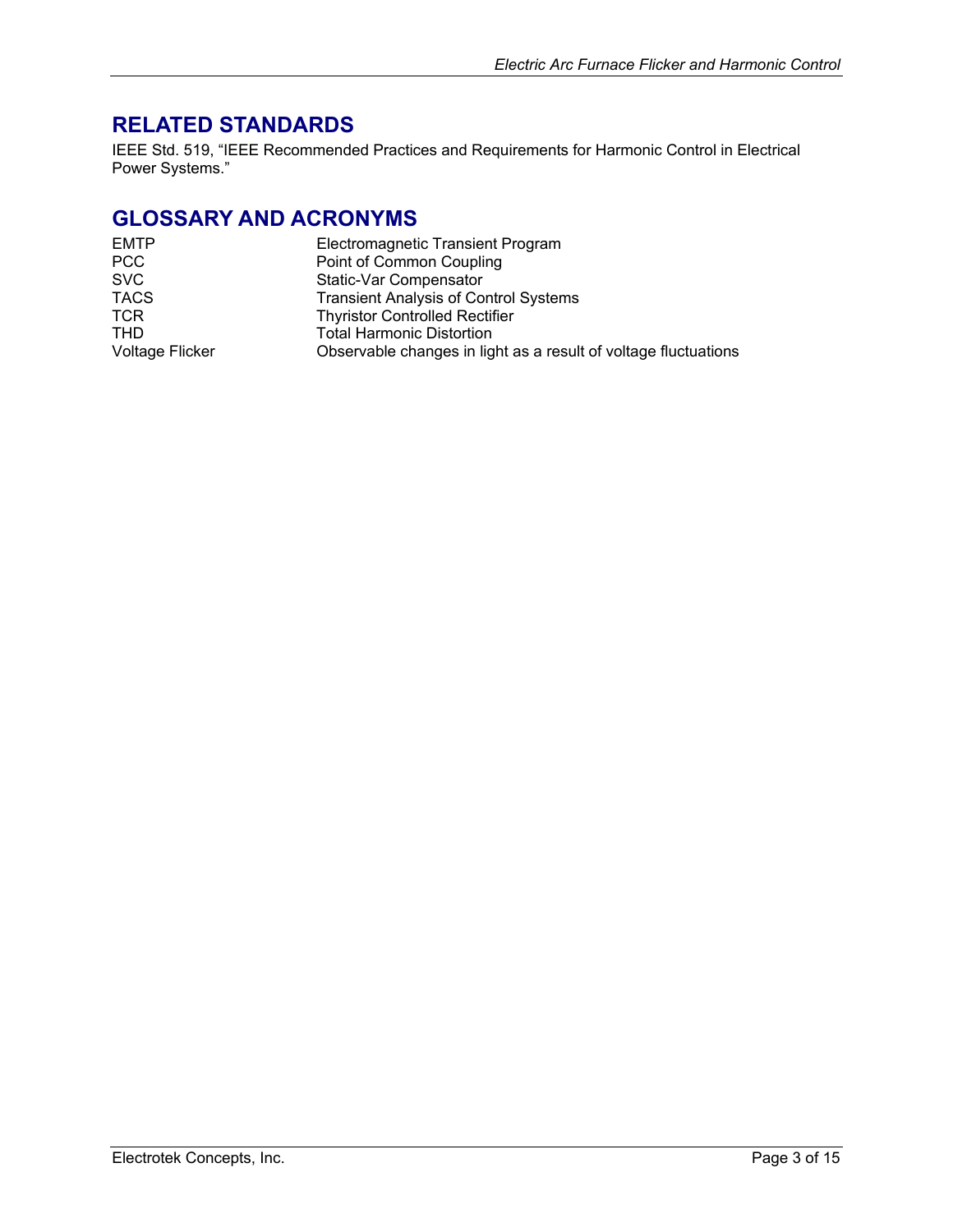# <span id="page-3-0"></span>**INTRODUCTION**

This case study presents the results of an engineering study evaluating concerns for flicker and harmonic distortion levels associated with a proposed steel plant. The steel manufacturer plans to construct an electric arc furnace-based steel making facility using a thin slab casting machine directly coupled to a hot strip rolling mill. The planned melt shop contains two dc electric arc furnaces (EAF) and will supply two ladle metallurgy furnaces (LMF) which will feed two thin slab casting machines.

The steel plant will be supplied by a utility from its 500kV transmission system. The available short-circuit capacity from the utility will be 25,000A, 21,600 MVA; 19233A, 16,648 MVA; and 12,940A, 11,205 MVA respectively under different utility operation conditions. The steel plant's electric power system will consist of a 500kV to 34.5kV substation. The substation 34.5kV bus is sectionalized. Sections 1 and 2 supply the melt shop, each has an 80 MW dual electrode dc arc furnace (EAF) and a 15 MW ac ladle furnace (LMF). Section 3 of the 34.5kV bus supplies a distribution system for the rolling mill. The auxiliary system of the steel plant will contain various types of air compressors, water pumps, ac drives and cycloconverters. A diagram of the overall facility represented for the study is provided in [Figure](#page-3-1) 1. For simplicity, details of the system connection have not been shown. Multi-stage harmonic filters on each of the 34.5kV buses are indicated using a single filter symbol.

The steel manufacturer intends to operate this system with a minimum installation of reactive power compensation and harmonic filtering. The major concerns associated with operating the steel plant, as far as utility power quality is concerned, are harmonic distortion, flicker (voltage fluctuations), and transients caused by switching on the utility system or by switching a filter bank in the steel plant.

Operation of electric arc furnaces introduces random variations in the demand of the real and reactive power from the utility supply system. Due to the nonlinear characteristics of an electric arc furnace, the furnace current will be rich with harmonics. An installation of a static var compensator (SVC) at the steel plant will help to reduce the level of the system voltage fluctuations. However, the SVC operation can also generate harmonics. In addition to the arc furnaces, adjustable speed drives and cycloconverters used in the plant will also generate harmonics. The combined effects of all these harmonic producing loads will determine the levels of voltage and current distortion at the point of common coupling (PCC) between the utility and the steel plant. The filter designs developed in this study are based on the combined impacts of all the nonlinear loads in the facility.

<span id="page-3-1"></span>

**Figure 1 - Steel Manufacturer Simplified Oneline Diagram**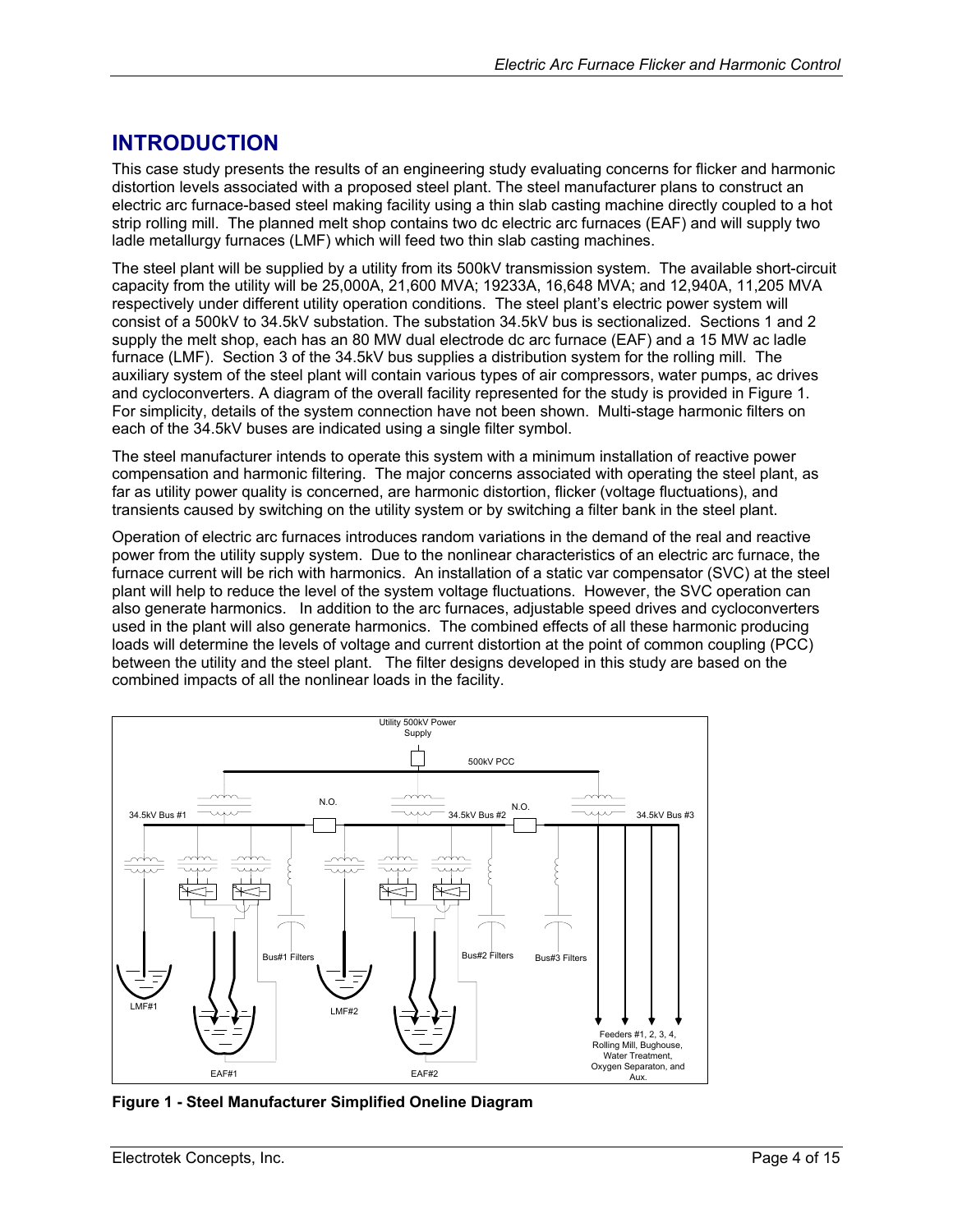#### <span id="page-4-0"></span>*Objectives*

The main objectives of this study are to evaluate the need for an SVC to control voltage fluctuations and to develop a minimum harmonic filter design that will provide required reactive compensation for the plant loads and will control harmonic levels to meet IEEE Std. 519 limits at the 500kV PCC.

#### *Approach*

Electrotek developed a complete steel manufacturer power supply system model for the evaluation using the Electromagnetic Transient Program (EMTP). The model includes all important system components from the 500kV utility power supply to the 480V steel plant power systems. The model is used to characterize the harmonics generated by the nonlinear loads in the facility (arc furnaces, ladle furnace, cycloconverter, ac drives, etc.). The model also includes a dynamic representation of the arc characteristics to permit evaluation of voltage fluctuations at the PCC with the utility supply system.

Circuit components such as power transformers, arc furnaces, cycloconverters, ac drives, SVC system as well as capacitor or harmonic filter banks are represented in the system model using data modules developed by Electrotek. If future evaluations are needed or if there are any system changes, this modularized approach for the model implementation will make additional simulations much easier.

The EMTP model is used directly for the evaluation of flicker concerns but it is inefficient for the many cases required for filter (each case requires many hours to run). Therefore, a steady state system representation is developed using Electrotek's SuperHarm® program for harmonic evaluations. This SuperHarm model is used for the filter design task using frequency domain simulations. The program allows evaluation of response to the whole range of frequencies generated by the steel plant nonlinear loads (integer and non-integer harmonics).

# **VOLTAGE FLUCTUATION EVALUATION**

There are two kinds of power changes associated with the melt shop operation. First, at each stage of the melt, the furnace demands different levels of active heating power. The furnace operating voltage and current settings are correspondingly changed during the heating cycle to meet with a designed furnace load profile. This type of change happens several times per melting cycle. Corresponding to each of these input power adjustments, disturbances in the system voltage occur. However, these power level adjustments do not result in the voltage flicker investigated here.

The voltage fluctuations of interest are those associated with uncontrollable variations of the dc arc length. These variations are highly random, and occur much more frequently than the power level adjustments described above. The greatest change in arc length occurs during initial scrap meltdown, with variations in equivalent arc resistance diminishing as the melt progresses. Different types of scrap exhibit different arc variation profiles.

The flicker study examines the following questions:

- − What flicker level can be expected on the 500kV PCC bus with no reactive compensation or other mitigation?
- − Does two-furnace operation double the flicker level of single-furnace operation? What is the worst case scenario?
- − Is a SVC necessary for flicker control? If yes, what is the minimum size needed to reduce 500kV flicker magnitude to an acceptable level?

#### *Summary of Flicker Evaluation Cases*

The source strength at the 500kV PCC varies with on-line generation. The multiple system configurations can be reduced to three approximate capacity levels, as shown below: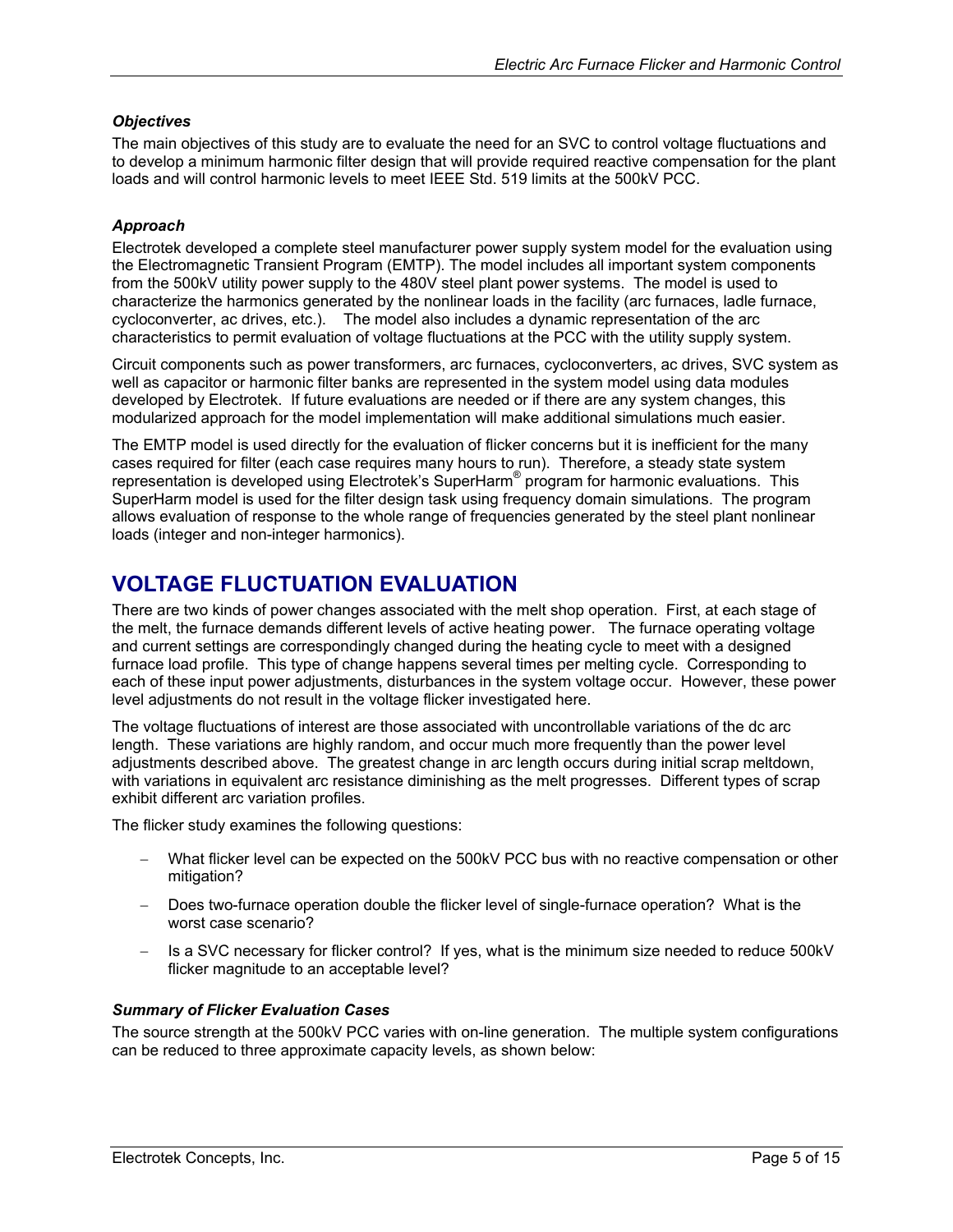| <b>Source</b><br><b>Strength</b> | <b>Short-Circuit Strength</b><br>(MVA) at 500kV PCC | Short-Circuit I <sub>sc</sub> (Amps)<br>at 500kV PCC |
|----------------------------------|-----------------------------------------------------|------------------------------------------------------|
| Weak                             | 11206                                               | 12940                                                |
| <b>Normal</b>                    | 16648                                               | 19223                                                |
| <b>Strong</b>                    | 21650                                               | 25000                                                |

<span id="page-5-0"></span>

|  |  | Table 1 - Possible Utility Supply System Strength at 500kV PCC Bus |  |
|--|--|--------------------------------------------------------------------|--|
|  |  |                                                                    |  |

Results of the EMTP voltage flicker simulations are summarized in [Table](#page-5-1) 2 and [Table 3.](#page-5-2)

As expected, comparing the first and fourth case in the table shows that a 100Mvar capacitor at the melt shop 34.5kV bus has only a slight impact on the voltage flicker at 34.5kV and basically no impact on flicker at 500kV. The reason is that, compared with the utility supply source, the current loop impedance of the compensation circuit is fairly high, especially at flicker frequencies. As a result, even with the local var supply, the major portion of the fluctuation in reactive power is delivered from the utility system. The capacitor compensation is mainly for melt shop power factor correction.

The table also summarizes flicker levels with an SVC consisting of a 100Mvar TCR and 95Mvar of fixed tuned filter banks. It is shown that the SVC effectively reduces flicker at both 34.5kV and 500kV.

Only a weak system was considered for single furnace operation. In all single furnace cases, the maximum instantaneous voltage flicker magnitude is less than 0.3% of system line-to-ground voltage. The dominant frequency of the flicker voltage is around 4 Hz. Voltage fluctuations at this level should not cause any problem.

| Case         | <b>Conditions</b>                                                             | МW   | Max $\triangle$ V/V<br>at 34.5kV<br>$(1000^{\ast}\%)$ | $Max \triangle V/V$<br>at 500kV<br>(1000*%) |
|--------------|-------------------------------------------------------------------------------|------|-------------------------------------------------------|---------------------------------------------|
| <b>80 MW</b> | Weak Source, a single furnace,<br>No compensation                             | 80.3 | 2400                                                  | 300                                         |
| 80CAP        | Weak Source, a single furnace,<br>With 95Mvar cap./filter                     | 80.3 | 2500                                                  | 300                                         |
| 80TCR        | Weak Source, a single furnace,<br>With 65 Mvar cap./filter and<br>100Mvar TCR | 80.3 | 1350                                                  | 200                                         |

<span id="page-5-1"></span>**Table 2 - Maximum Instantaneous Voltage Flicker for Single Furnace Operation** 

For the two furnace cases, the maximum instantaneous voltage flicker at 34.5kV reached 5% and 500kV flicker reached 0.6% with two furnace operation on a weak source.

<span id="page-5-2"></span>

|  |  |  |  |  | Table 3 - Maximum Instantaneous Voltage Flicker for Double-Furnace Operation |  |
|--|--|--|--|--|------------------------------------------------------------------------------|--|
|--|--|--|--|--|------------------------------------------------------------------------------|--|

| Case           | <b>Conditions</b>                                                                               | <b>MW</b> | Max $\Delta$ V/V<br>at 34.5kV<br>(1000*%) | Max $\Delta$ V/V<br>at<br>500kV (1000*%) |
|----------------|-------------------------------------------------------------------------------------------------|-----------|-------------------------------------------|------------------------------------------|
| 2-80MW         | Weak Source, two furnaces,<br>no compensation                                                   | $2*80.3$  | 5000                                      | 600                                      |
| <b>2-80TCR</b> | Weak Source, two furnaces,<br>With 95Mvar cap./filter and<br>100Mvar TCR on each furnace<br>bus | $2*80.3$  | 1500                                      | 300                                      |
| 2-80MW2        | Normal Source, two furnaces,<br>no compensation                                                 | $2*80.3$  | 4000                                      | 380                                      |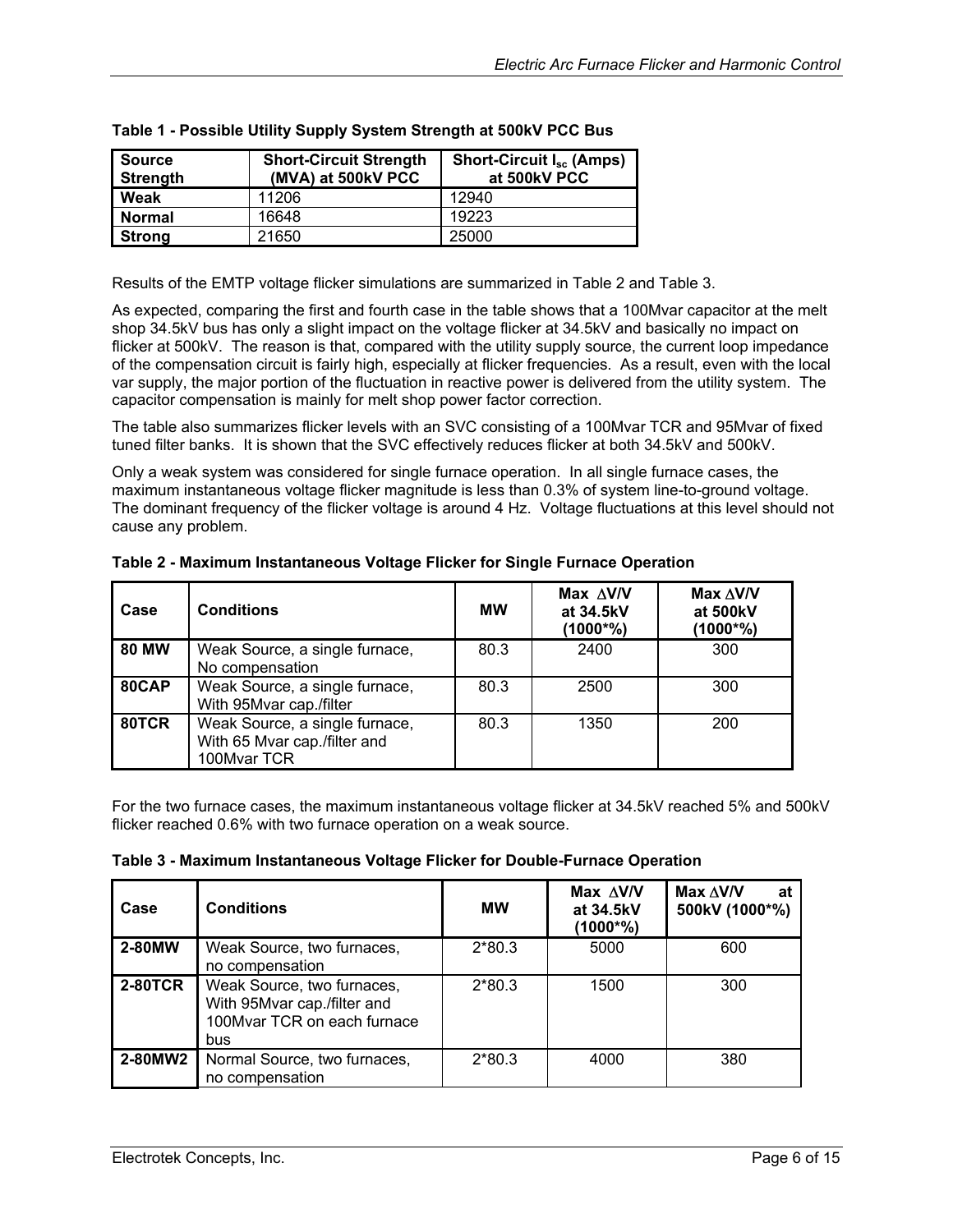#### <span id="page-6-0"></span>*Typical Waveforms from Simulation*

Simulations with normal source strength showed that an SVC is not needed to control flicker. It was not necessary to analyze the strong source condition, since flicker level would be even lower. However, the weak source condition was analyzed to obtain the worst case flicker level.

Two sets of flicker simulation waveforms are shown below. The first set shows single furnace operation on a weak system with the balancing control between two rectifiers activated. The second set two furnace operation on a normal system with fully independent rectifier operation (i.e., balancing control disabled). No reactive power compensation was assumed for these simulations.

Single Furnace, Weak Source Condition

This case simulated a single dual-electrode dc arc furnace operating on a weak supply with no reactive compensation. An average melting power of 80.3 MW was specified by setting the rectifier dc bus voltage reference to 535 V and the electrode dc current reference to 75 kA/electrode.

For this single furnace case, the maximum instantaneous flicker reached 2.5% at 34.5kV bus and 0.3% at the 500kV PCC. Flicker voltage frequency content ranged from 1 to 15 Hz, with great concentration at about 4 Hz.

[Figure](#page-6-1) 2 shows the waveform and spectrum of the total current injection into the 34.5kV side of the 150 MVA melt shop supply transformer.



<span id="page-6-1"></span>**Figure 2 - Single Furnace 34.5kV Current Injection** 

Voltage variations at 34.5kV and at 500kV were evaluated, with flicker at 500kV being the more important with regard to the need for an SVC.

Line-ground voltage, instantaneous flicker voltage, and flicker voltage frequency content waveforms at 500kV and 34.5kV are shown in [Figure](#page-7-1) 3.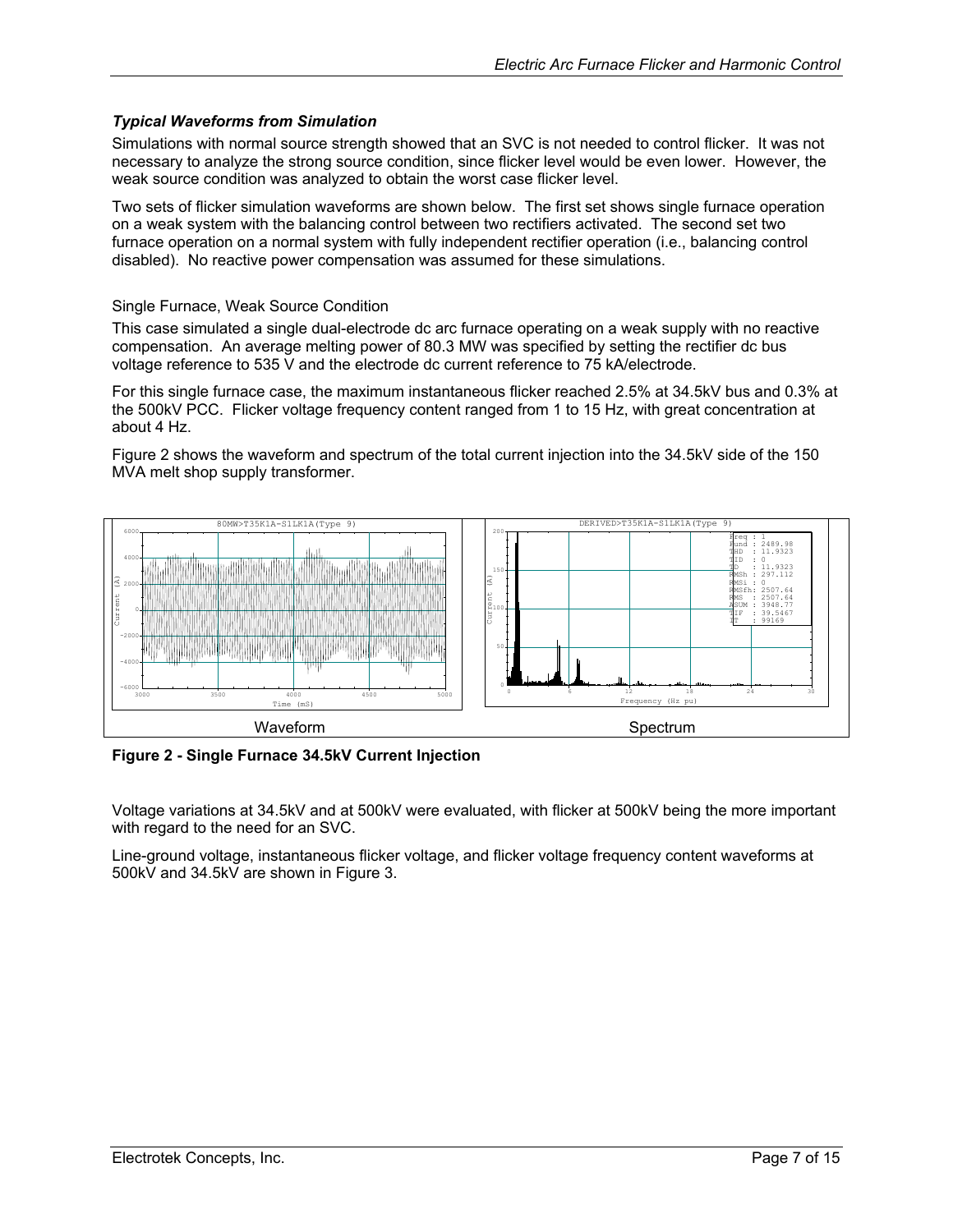<span id="page-7-0"></span>

<span id="page-7-1"></span>**Figure 3 - Single Furnace Voltage Waveforms and Spectrum** 

#### Two Furnaces, Normal Source Conditions

This case simulates two-furnace operation with normal source strength. The furnace melting power settings and other system conditions are the same as those given in Case 80 MW, but the balancing control circuit was disabled to obtain independent operation of the two six pulse rectifiers for each furnace. This is the normal procedure for the initial portion of the melt. Therefore, this case should represent worst case conditions with two furnaces operating in the initial melt period. Electrical quantities for this case are shown in [Figure](#page-8-1) 4 and [Figure](#page-9-1) 5.

Two furnace operation with normal source strength produced a maximum flicker of 3.8% at 34.5kV and 0.37% at 500kV. Flicker voltage frequency content was found to be different than that for single furnace operation. The dominant frequency in this case is close to 6 Hz with the spectrum spread from 2 to 12 Hz. In general, 500kV voltage flicker of this magnitude should not create problems for the other customers on the utility transmission system.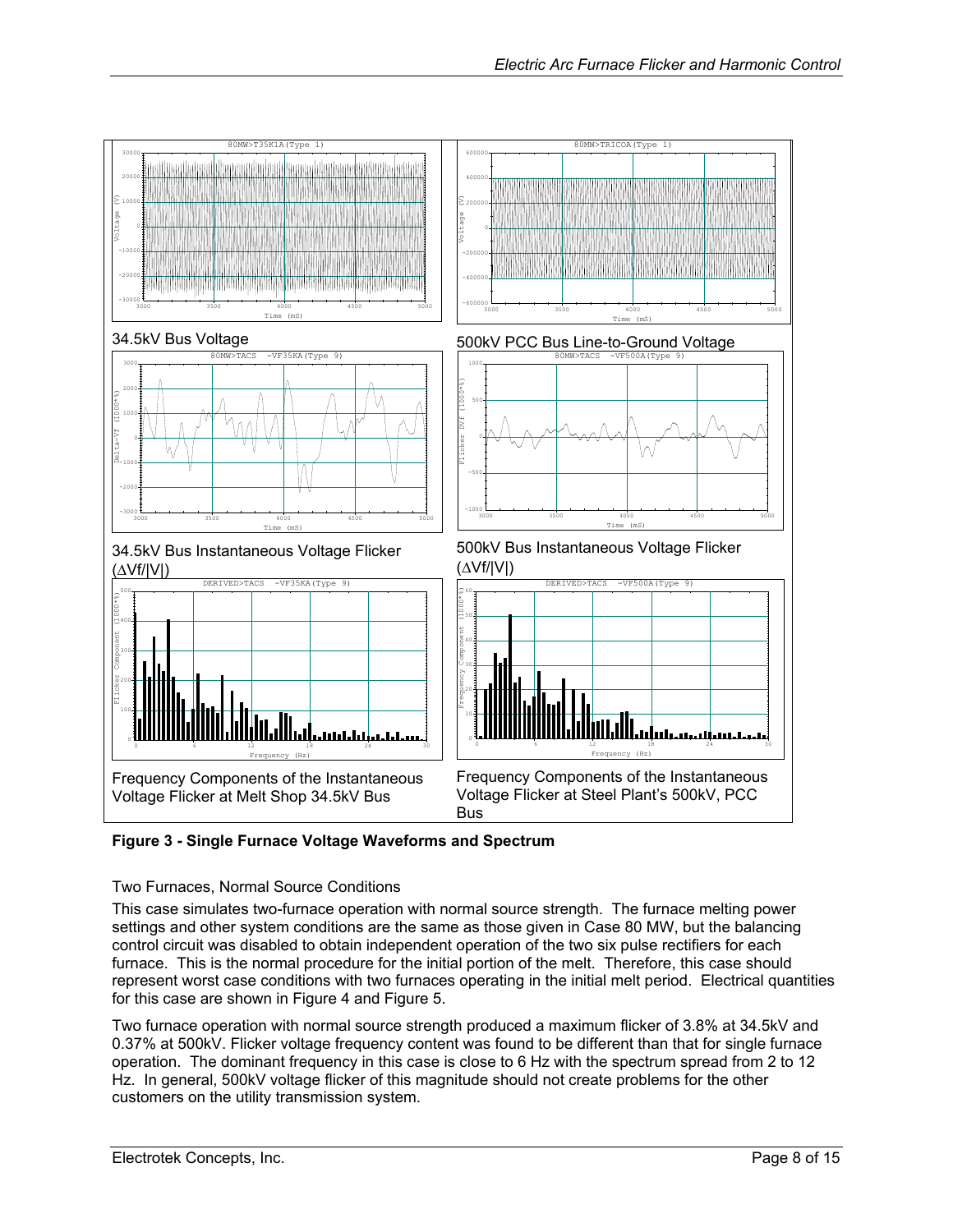<span id="page-8-0"></span>[Figure](#page-8-1) 4 shows the waveform and spectrum of the total current injection into the 500kV transmission system.



<span id="page-8-1"></span>**Figure 4 - Double Furnace 500kV Current Injection**

Voltage variations at 34.5kV and at 500kV were evaluated, with flicker at 500kV being the more important with regard to the need for an SVC.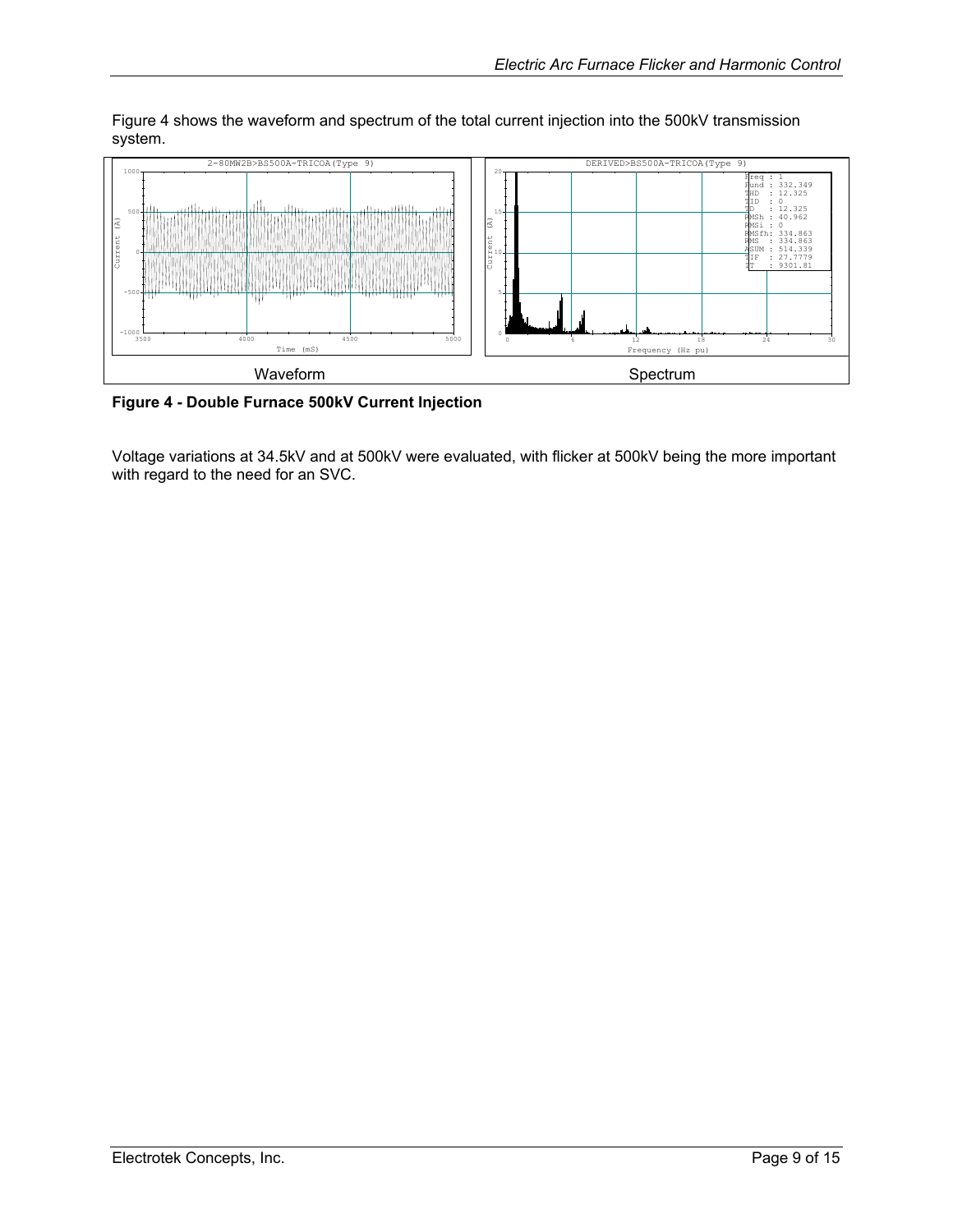<span id="page-9-0"></span>

<span id="page-9-1"></span>**Figure 5 - Double Furnace Voltage Waveforms and Spectrum** 

# **Harmonic Filter Design**

#### *Filter Options Evaluated*

Four different filter options were considered and presented to the utility. The first option was a classic filter design with individual tuned branches at the 2<sup>nd</sup>, 3<sup>rd</sup>, 4<sup>th</sup>, 5<sup>th</sup>, 7<sup>th</sup>, and 11<sup>th</sup> harmonics (Sections 1 and 2). This results in a very expensive design because many branches require damping resistors to avoid high impedance parallel resonances that could excite non-integer harmonic components. Options 2 and 3 both involve the third order filter tuned to the fifth harmonic with a damping resistor to prevent resonance problems. In option 2, a 2<sup>nd</sup> harmonic filter was included on Section 1 and a 3<sup>rd</sup> harmonic filter on Section 3 to provide some reduction of these non-characteristic harmonics at the 500kV PCC.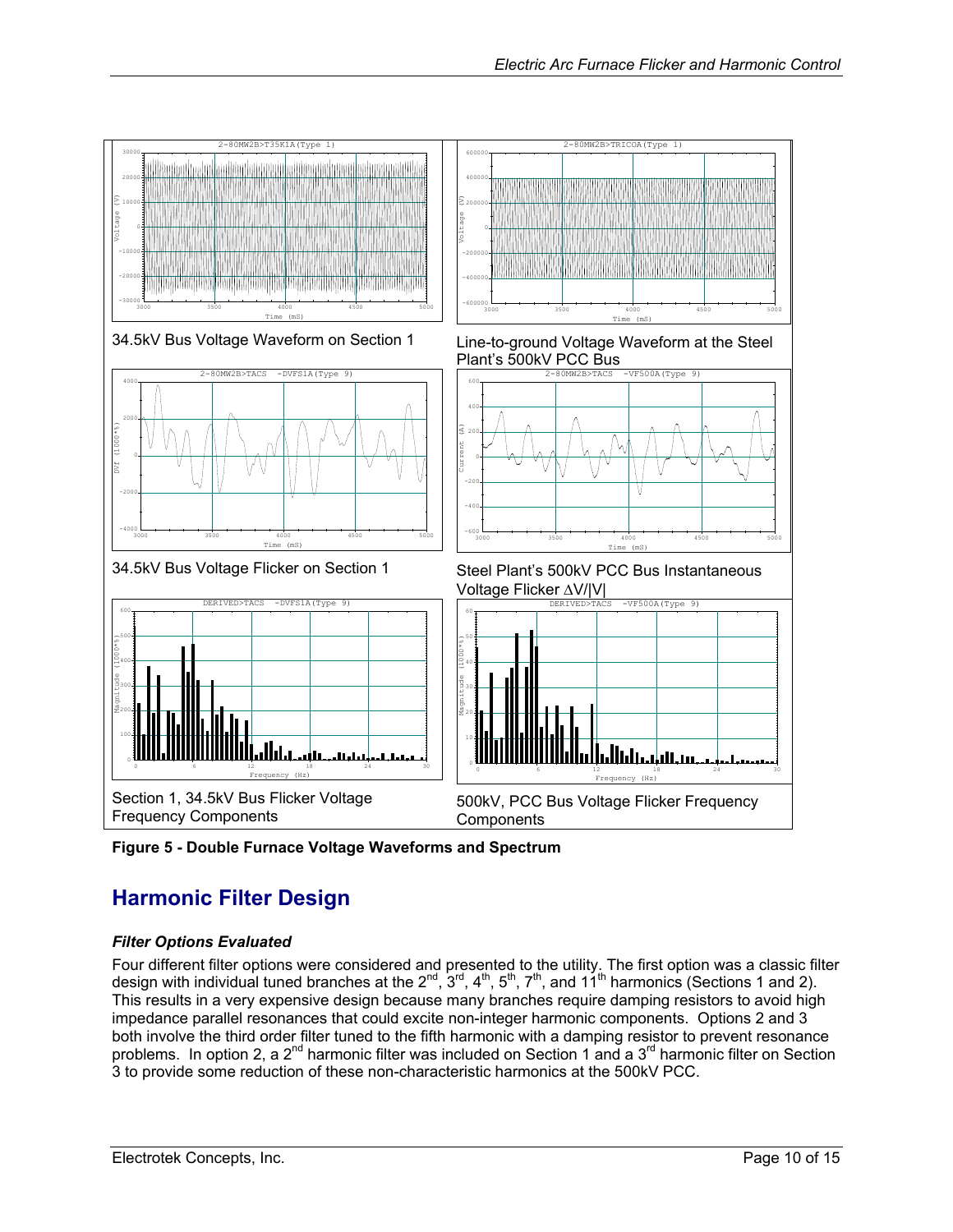<span id="page-10-0"></span>Option 4 consists of a third order filter tuned near the third harmonic to provide damping at the lower order components. Tuned branches are included at the  $5<sup>th</sup>$ ,  $7<sup>th</sup>$ , and  $11<sup>th</sup>$  (actually  $10.5$ ) to control the characteristic harmonics of the dc furnaces operating in the independent 6-pulse control mode. The filter on Section 3 is the same as option 3. While this configuration has excellent characteristics, the additional cost may not be warranted.

The first two options were reviewed at a meeting with the customer and it was decided to focus on Options 3 and 4. These are illustrated in [Figure](#page-10-2) 6 and Figure 7, respectively. Option 3 is the simplest of the configurations evaluated and is the configuration recommended for the facility.



<span id="page-10-1"></span>**Figure 6 - Filter Option 3, Sections 1, 2 and 3.** 

<span id="page-10-2"></span>

**Figure 7 - Filter Option 4, Sections 1 and 2 Only (section 3 is the same as option 3).** 

#### *Frequency Response Characteristics*

The frequency response is illustrated as a measure of the current amplification that can be expected as a function frequency. [Figure 8](#page-11-1) shows the current amplification as a function of frequency for both filter designs being considered. The frequency response at Section 1 and Section 2 are the same so only Section 1 is provided. Both filter options use the same design for Section 3 so only one frequency response curve is included for Section 3.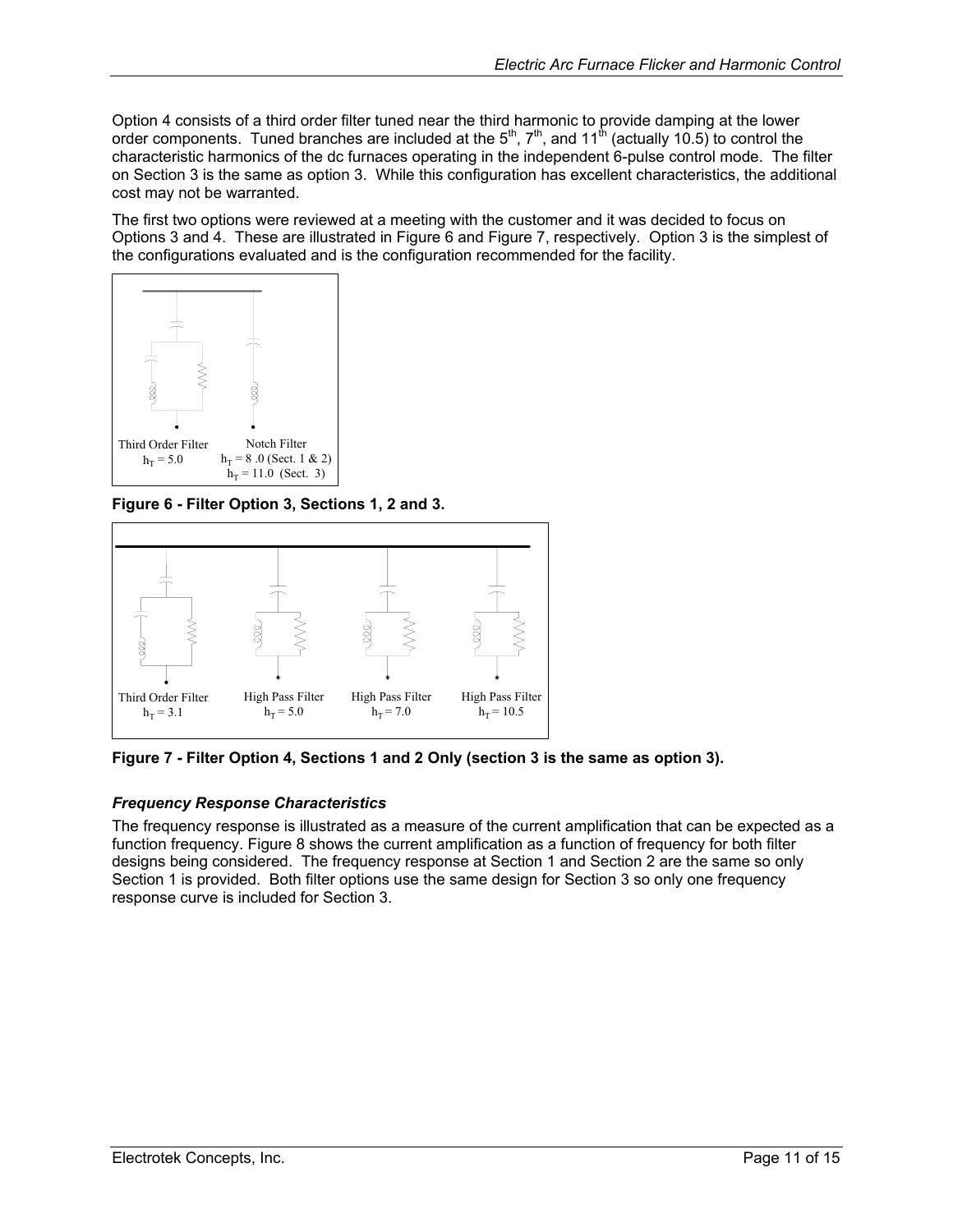<span id="page-11-1"></span><span id="page-11-0"></span>

**Figure 8 - Current Amplification vs. Frequency at 34.5kV buses**

Comparing the response for options 3 and 4 shows that the additional branches and damping in option 4 provide significant reduction of the current magnification between the third and fourth harmonics. However, the performance actually at the third and fourth harmonics is very similar (actually better at the fourth harmonic for option 3). The interharmonics between the third and the fourth are much lower than the maximum values most of the time and the maximum magnification is less than 10 for the proposed design. The damping provided by the recommended design (option 3) is sufficient to prevent problems at the interharmonic frequencies.

#### *Expected Harmonic Levels*

Expected voltage and current harmonic distortion levels are evaluated for both filter options 3 and 4. Typical maximum levels are calculated using the worst case spectrums with the following harmonics included: 5, 7, 11, 13, 17, 19, 23, and 25. Short time maximums are calculated using all of the harmonic components. These levels should occur for only a very small percentage of the time since the noncharacteristic harmonics are all considered at their worst case values simultaneously.

#### 34.5kV Voltage Distortion Levels

Voltage distortion levels at the 500kV level resulting from the steel plant operation will be extremely low due to the low impedance of the 500kV system. It is more important to consider voltage distortion levels at the 34.5kV sections, where they can affect all of the steel plant loads. [Table 4](#page-11-2) gives the expected voltage distortion levels at the individual sections. The typical maximum values are well within the IEEE Std. 519 guidelines and the short time values should not cause any problems.

<span id="page-11-2"></span>

| Table 4 - Expected Voltage Distortion levels at 34.5kV Sections |  |
|-----------------------------------------------------------------|--|
|-----------------------------------------------------------------|--|

|     | Section 34.5 kV Bus VTHD   Option 3   Option 4 |      |         |
|-----|------------------------------------------------|------|---------|
| 1.2 | <b>Typical Maximum</b>                         | 3.5% | $3.4\%$ |
|     | Short Time                                     | 5.6% | 6.5%    |
|     |                                                | 1.9% | 1.9%    |

#### Harmonic Current Levels at the PCC

The harmonic current levels are evaluated at the 500kV PCC. These are based on the combination of harmonic currents from all three 34.5kV sections. The expected harmonic current levels are compared with the limits outlined in IEEE Std. 519. For the characteristic harmonics (5, 7, 11, 13, etc.), the actual limits are used. For non-characteristic harmonics, 150% of the limits are used for comparison because IEEE Std. 519 allows the specified levels to be exceeded by this amount for up to one hour per day.

[The following table shows a](#page-12-1) compares the expected harmonic current levels at the PCC with the IEEE Std. 519 limits for both filter options 3 and 4. Note that all harmonic currents are expressed in percent of a calculated demand current (first row of the table). This estimated demand current includes the effect of the filter-provided reactive compensation.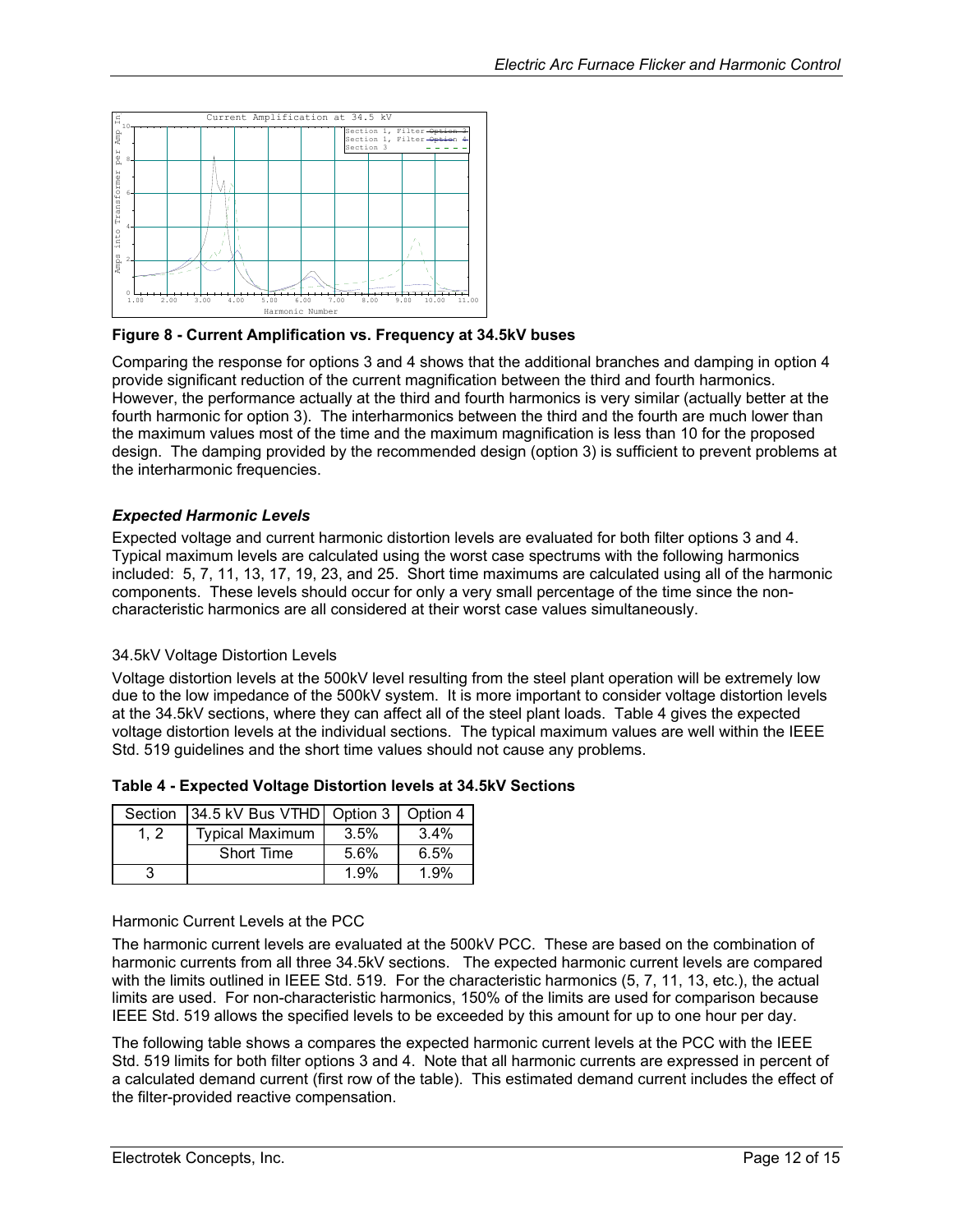<span id="page-12-0"></span>Note that even the 150% limits at the second, third, and fourth harmonics could be exceeded (depending on the filter option). However, the furnace harmonic characteristics provided for these components are considered to be conservative and the summation effects assumed for these non-characteristic harmonics should be very rare (furnaces on sections 1 and 2 both generating high non-characteristic harmonics at the same instant). It is expected that the actual maximum harmonic current levels at these harmonic orders will be well within the 150% limits.

<span id="page-12-1"></span>The following table shows a comparison of expected harmonic currents at the 500kV PCC with IEEE Std. 519 limits (harmonic levels expressed in % of average maximum demand current, including the effect of reactive power compensation).

|                 | IEEE 519 Limit               | <b>Filter Option</b> |                  |
|-----------------|------------------------------|----------------------|------------------|
| h               | $% I_{Max\,D\underline{md}}$ | 3                    | 4                |
| Demand          |                              | $\overline{314}$     | $\overline{311}$ |
| $\overline{2}$  | 4.50%                        | 4.57%                | 4.78%            |
| $\overline{3}$  | 4.50%                        | 5.04%                | 3.72%            |
| $\overline{4}$  | 4.50%                        | 4.41%                | 6.99%            |
| 5               | 3.00%                        | 1.60%                | 0.78%            |
| 6               | 4.50%                        | 0.57%                | 0.57%            |
| 7               | 3.00%                        | 1.49%                | 0.80%            |
| 8               | 4.50%                        | 0.00%                | 0.38%            |
| 9               | 4.50%                        | 0.04%                | 0.17%            |
| $\overline{10}$ | 4.50%                        | 0.28%                | 0.93%            |
| $\overline{11}$ | 1.50%                        | 0.85%                | 1.07%            |
| $\overline{12}$ | 2.25%                        | 0.14%                | 0.16%            |
| $\overline{13}$ | 1.50%                        | 0.86%                | 1.11%            |
| 14              | 2.25%                        | 0.24%                | 0.30%            |
| $\overline{15}$ | 2.25%                        | 0.08%                | 0.10%            |
| 16              | 2.25%                        | 0.17%                | 0.22%            |
| 17              | 1.15%                        | 0.38%                | 0.48%            |
| 18              | $\overline{1.73\%}$          | 0.05%                | 0.07%            |
| 19              | 1.15%                        | 0.25%                | 0.31%            |
| 23              | 0.45%                        | 0.19%                | 0.24%            |
| $\overline{25}$ | 0.45%                        | 0.19%                | 0.24%            |
| TDD             | 4.00%                        | 2.55%                | 1.36%            |

#### *EMTP Simulated Harmonic Injection at 500kV PCC Bus*

EMTP simulations are used to verify the results of the harmonic investigation. The simulation presented here is for a two-stage filter configuration similar to Option 3. With these filters connected, the current injected into the 500kV PCC bus is shown in [Figure 9.](#page-13-1) The THD of this current is about 1.4%.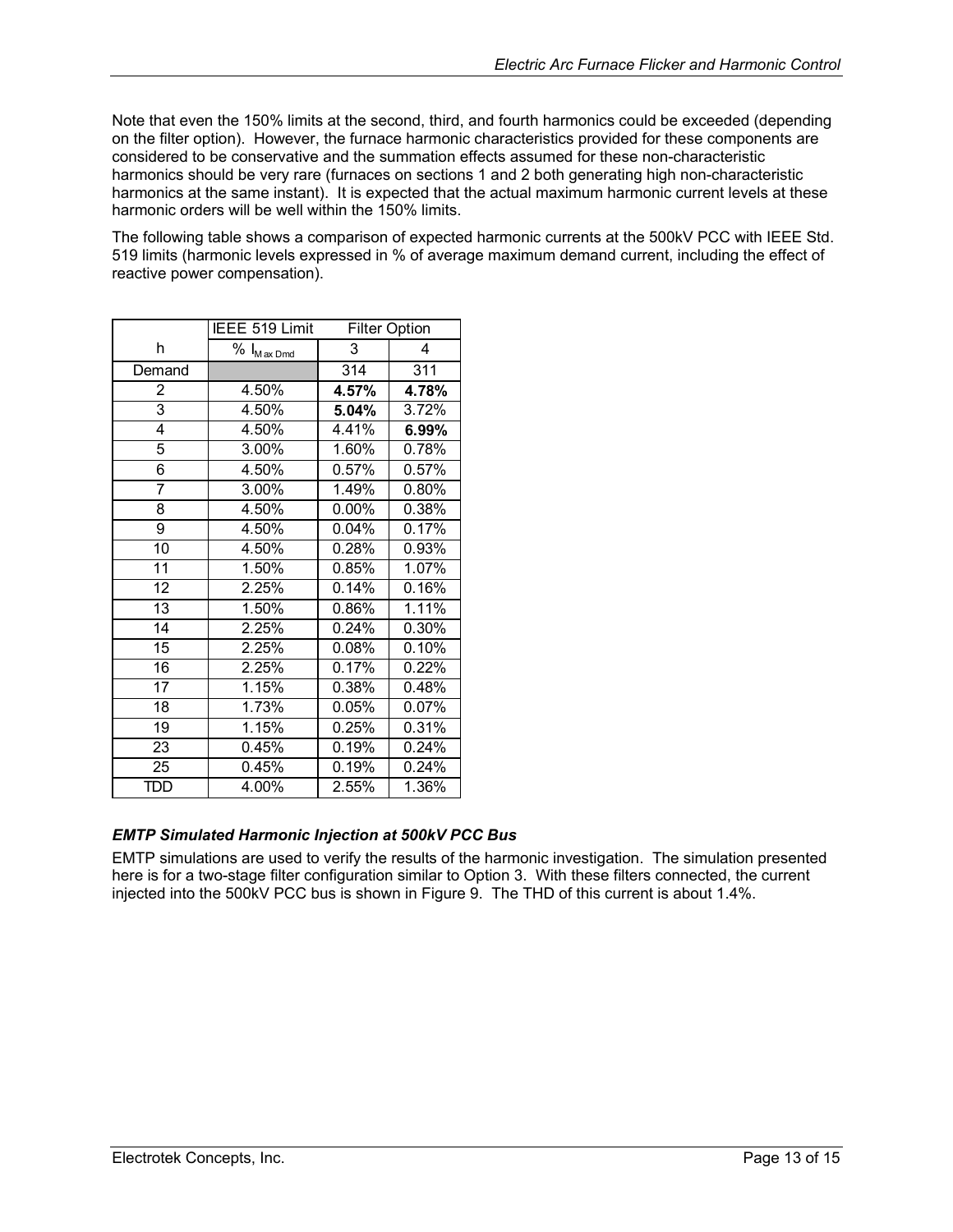<span id="page-13-1"></span><span id="page-13-0"></span>

**Figure 9 - Frequency Spectrum of the 500kV Supply Current with Filter Option #3** 

# **SUMMARY**

#### *Flicker*

Simulations show that with the normal supply, without reactive power compensation, the maximum instantaneous flicker level at the 500kV bus is around 0.4% when two dc arc furnaces are in operation. The maximum instantaneous flicker is the maximum percentage value of the fluctuation voltage on the system line-to-ground peak voltage base, within a sampling time window of 2 seconds. In other words, this 0.4% means that all frequency components of the voltage flicker are smaller than 0.4% of system nominal peak voltage. Usually, this level of flicker does not cause problems. The flicker at the steel plant 34.5kV furnace supply buses is about 4%. However, only the furnace loads are connected on these buses and these loads can withstand relatively high voltage fluctuations. Based on these results, an SVC is not required to control flicker levels. Strong source conditions will result in even lower flicker levels.

Under weak source conditions and both furnaces operating simultaneously, the maximum instantaneous flicker level reached 0.6% at the 500kV PCC bus and reached 5% at the 34.5kV furnace supply buses inside the steel plant. The simulation shows that the frequency spectra of the instantaneous flicker range from 0.5 to 30 Hz, with a great concentration within the 2 to 10 Hz range. This level of flicker, especially with these frequency components in the most sensitive range, has the potential to cause problems. If the steel manufacturer plans to operate both furnaces simultaneously with this weak source condition, installation of an SVC is recommended.

If a 95 MVAr SVC (95 MVAr tuned filter bank + 100 MVAr TCR) is installed on each 34.5kV furnace supply bus in the steel mill, with the same weak source supply, the maximum instantaneous voltage levels at the 500kV PCC bus and at the 34.5kV buses can be reduced to 0.3% and 1.5% respectively.

#### *Reactive Power Compensation and Harmonic Filtering*

The reactive power compensation is sized with consideration of a required +0.95 to -0.95 average displacement power factor within a 30-consecutive minutes metering period. The total capacitive compensation needed at each 34.5kV furnace supply bus is determined based on the steel furnace melting cycle MW load profile. The rolling mill 34.5kV bus reactive power compensation requirement is estimated based on load conditions provided by the steel manufacturer and the rolling schedules supplied by Siemens. It is estimated that approximately 65 MVAr of compensation is needed at each 34.5kV furnace supply bus and 38 MVAr is needed on the rolling mill bus. The reactive compensation requirements are used as the starting point for sizing harmonic filters. It is assumed that the filters will be installed without an SVC.

A number of different filtering options were evaluated. The filter performance evaluation and energy duty requirements for damping resistors were mainly based on the supplied ac ladle furnace, dc arc furnace and rolling mill harmonic generation characteristics. A two-stage filter combining a 3<sup>rd</sup> order filter with nonpower frequency damping resistor and a tuned  $2^{nd}$  order filter is the recommended configuration.